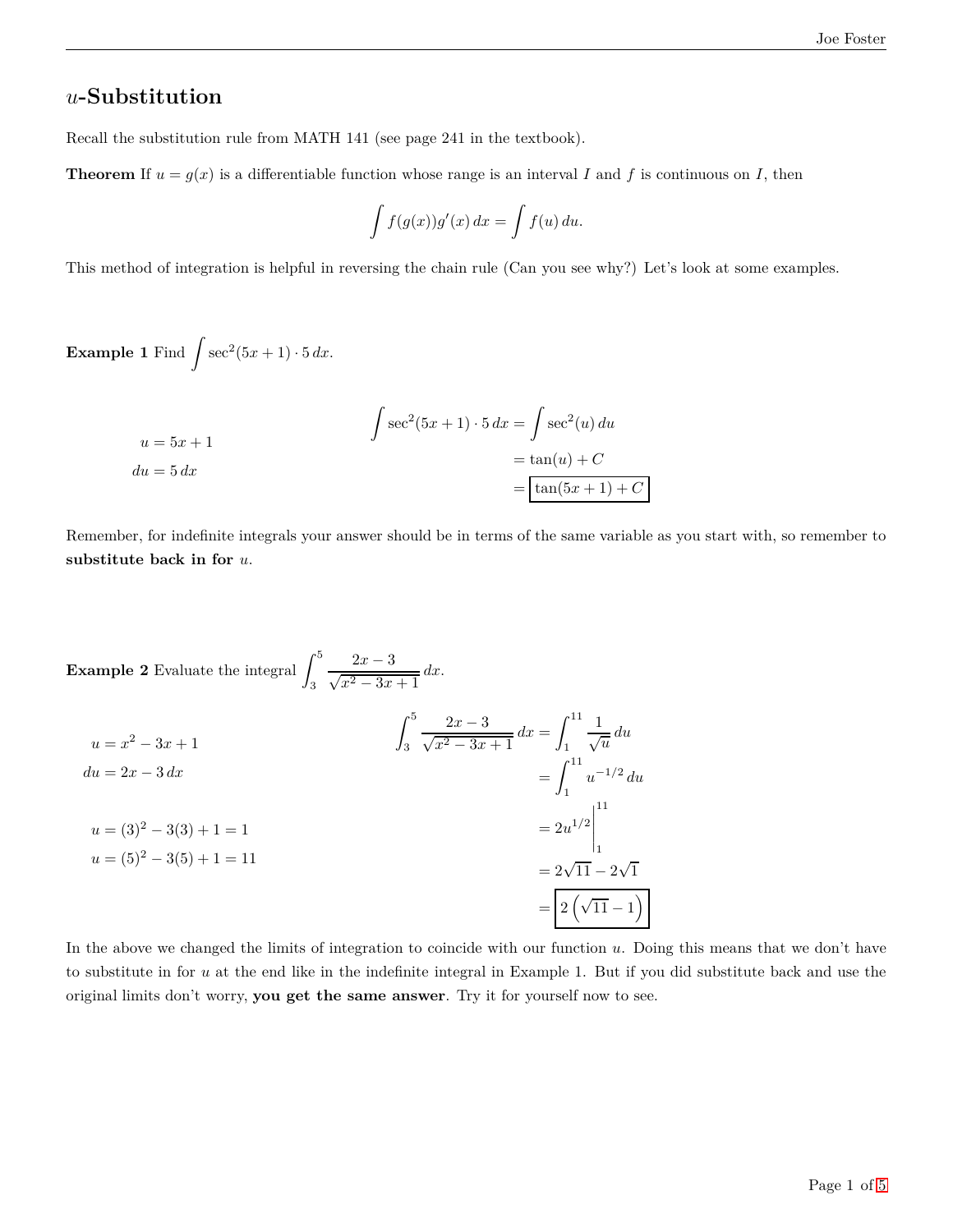#### **Example 3** Find

$$
\int \frac{1}{\sqrt{8x - x^2}} \, dx.
$$

$$
8x - x^{2} = -(x^{2} - 8x)
$$
  
= -((x - 4)^{2} - 4^{2})  
= 4^{2} - (x - 4)^{2}  
  

$$
u = x - 4
$$
  

$$
du = dx
$$
  

$$
\int \frac{1}{\sqrt{8x - x^{2}}} dx = \int \frac{1}{\sqrt{4^{2} - (x - 4)^{2}}} dx
$$
  

$$
= \int \frac{1}{\sqrt{4^{2} - (u)^{2}}} du
$$
  

$$
= \sin^{-1} \left(\frac{u}{4}\right) + C
$$
  

$$
= \sin^{-1} \left(\frac{x - 4}{4}\right) + C
$$

Example 3 illustrates that there may not be an immediately obvious substitution. In the cases that fractions and polynomials, look at the power on the numerator. In Example 3 we had 1, so the degree was zero. To make a successful substitution, we would need *u* to be a degree 1 polynomial  $(0 + 1 = 1)$ . Obviously the polynomial on the denominator was degree 2. So we forced a degree 1 polynomial to appear by **completing the square** first.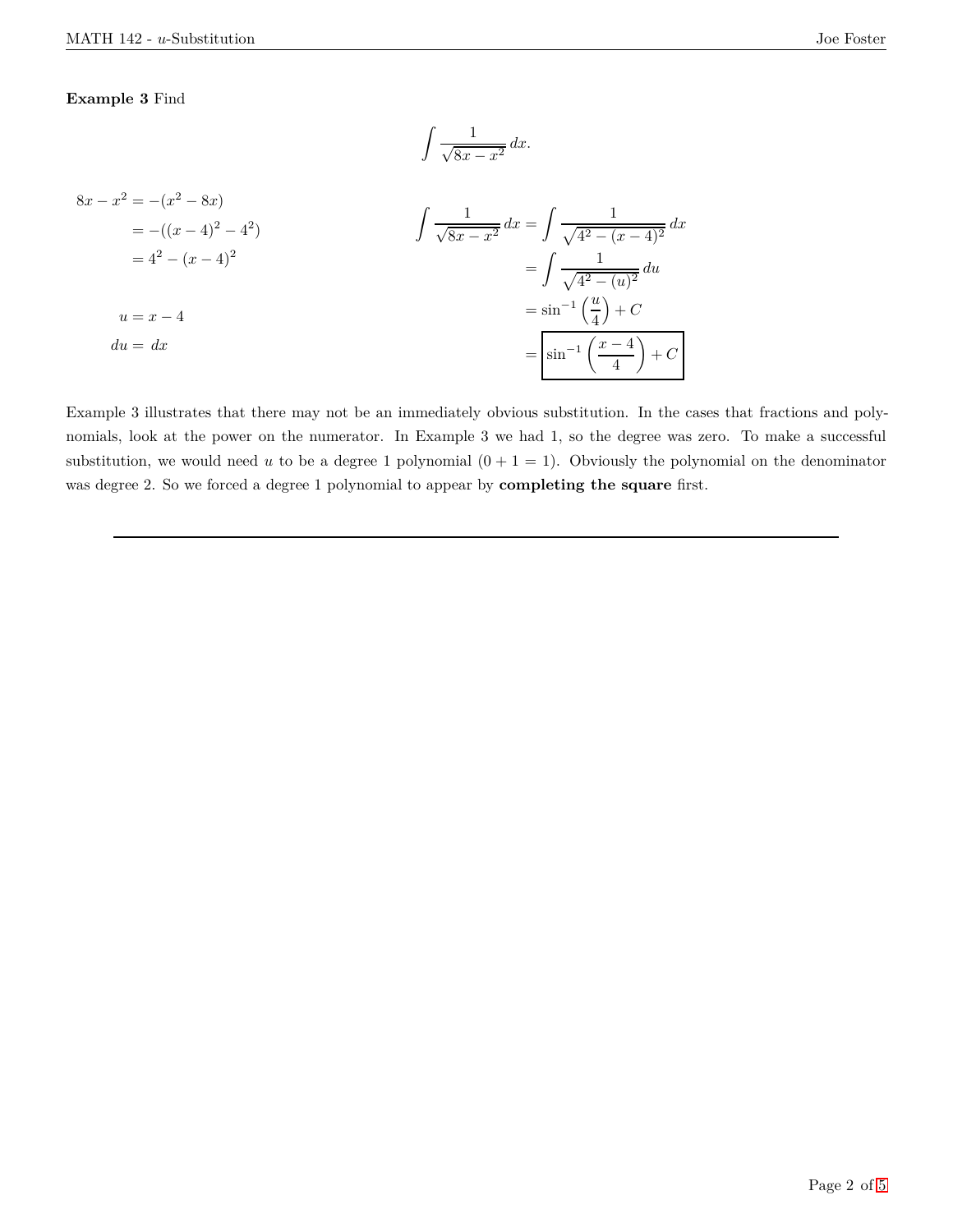#### **Practice Problems**

Try some of the problems below. If you get stuck, don't worry! There are hints on the next page! But do try without looking at them first, chances are you won't get hints on your exam.

1. 
$$
\int_{-1}^{1} 3x^2 \sqrt{x^3 + 5} \, dx
$$
  
\n2.  $\int x^3 (2 + x^4)^5 \, dx$   
\n3.  $\int_0^7 \sqrt{4 + 3x} \, dx$   
\n4.  $\int \frac{1}{(1-6t)^4} \, dt$   
\n5.  $\int_0^{\sqrt{\pi}} x \cos(x^2) \, dx$   
\n6.  $\int \frac{\sec(1/x)}{x^2} \, dx$   
\n7.  $\int_{1/6}^{1/2} \csc(\pi t) \cot(\pi t) \, dt$   
\n8.  $\int x^2 (x^3 + 5)^9 \, dx$   
\n9.  $\int_0^1 x e^{-x^2} \, dx$   
\n10.  $\int (3t + 2)^{2.4} \, dt$   
\n11.  $\int_0^{\pi/7} \cos(x) \sin(\sin(x)) \, dx$   
\n22.  $\int_0^1 (4x^2 + 1)^2 \, dx$   
\n23.  $\int_{-3}^0 - \frac{8x}{(2x^2 + 3)^2} \, dx$   
\n24.  $\int e^{\cos(t)} \sin(t) \, dt$   
\n25.  $\int_0^1 \frac{16x}{(4x^2 + 4)^2} \, dx$   
\n26.  $\int \frac{\tan^{-1}(x)}{1 + x^2} \, dx$   
\n27.  $\int_{-1}^0 18x^2 (3x^3 + 3)^2 \, dx$   
\n28.  $\int \frac{\sin(\ln(x))}{x} \, dx$   
\n29.  $\int_0^1 - \frac{8x}{(4x^2 + 2)^2} \, dx$   
\n30.  $\int \frac{e^x}{e^x + 1} \, dx$   
\n31.  $\int \frac{\cos(\pi/x)}{x^2} \, dx$   
\n32.  $\int \frac{\sin(x)}{1 + \cos^2(x)} \, dx$   
\n33.  $\int \frac{\cos(\pi/x)}{\cos(x) \sin(\sin(x))} \, dx$   
\n34.  $\int \frac{\cos(\pi/x)}{\cos(\pi/2)} \, dx$   
\n35.  $\int \frac{\cos$ 

#### **Challenge Problems**

Below are some harder problems that require a little more thinking/algebraic manipulation to make the substitutions work.

1. 
$$
\int_{0}^{1} \frac{x}{\sqrt{x+1}} dx
$$
  
\n2.  $\int \frac{1}{2x^{2} - 12x + 26} dx$   
\n3.  $\int \frac{x}{1+x^{4}} dx$   
\n4.  $\int (x+3)\sqrt{x-1} dx$   
\n5.  $\int \frac{x^{2}}{\sqrt{1-x}} dx$   
\n6.  $\int x^{3}\sqrt{x^{2}+1} dx$   
\n7.  $\int \frac{1}{\sqrt{21-4x-x^{2}}} dx$   
\n8.  $\int_{-\pi/2}^{\pi/2} \frac{x^{2} \sin(x)}{1+x^{6}} dx$   
\n9.  $\int \frac{3x-1}{x^{2}+10x+28} dx$   
\n10.  $\int_{0}^{4} \frac{x}{\sqrt{1+2x}} dx$   
\n11.  $\int_{-1}^{1} \frac{\sin(x)}{1+x^{2}} dx$   
\n12.  $\int \frac{1}{e^{x}+1} dx$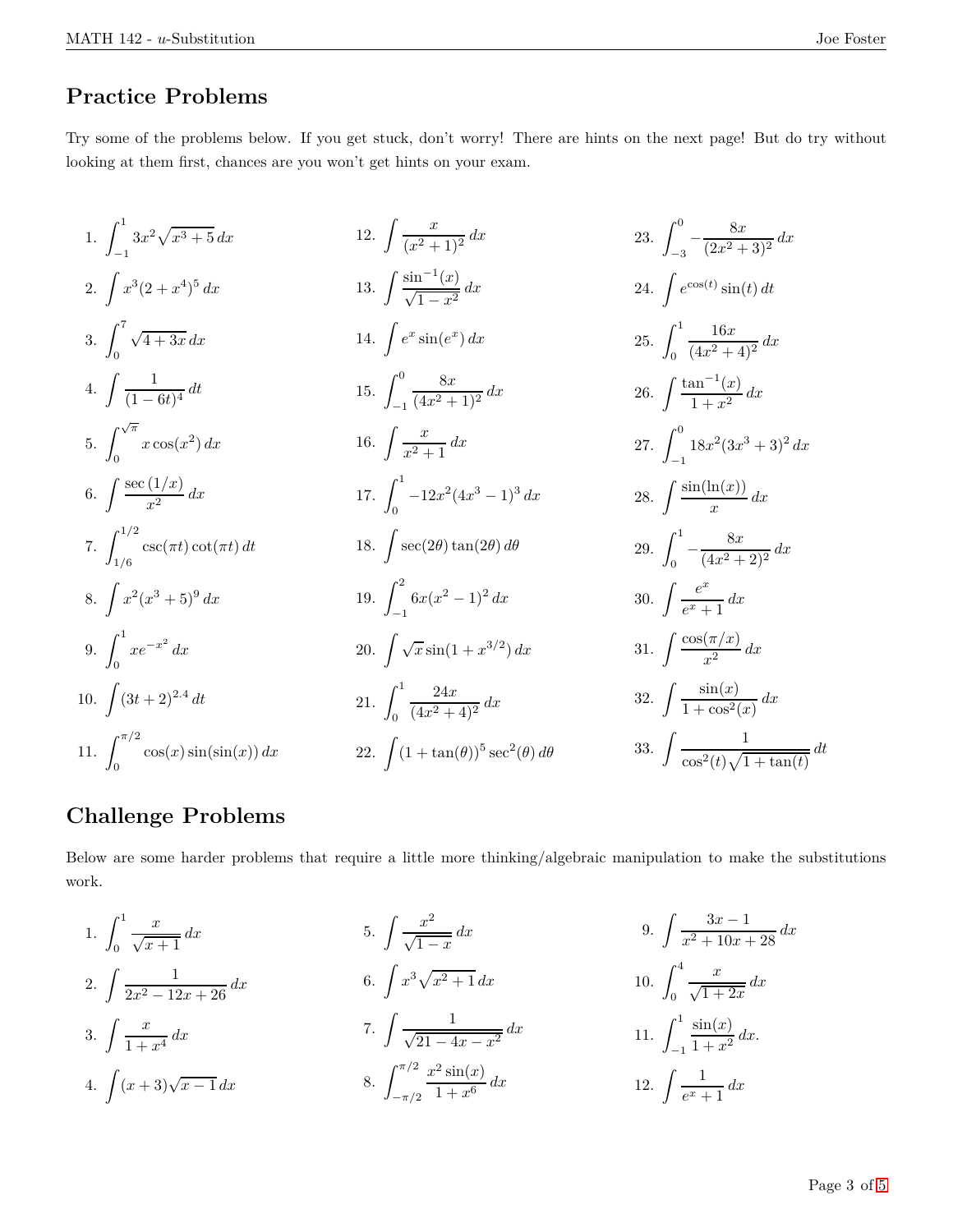### **Hints to Practice Problems**

| 1. $u = x^3 + 5$  | 12. $u = x^2 + 1$          | 23. $u = 2x^2 + 3$     |
|-------------------|----------------------------|------------------------|
| 2. $u = 2 + x^4$  | 13. $u = \sin^{-1}(x)$     | 24. $u = \cos(t)$      |
| 3. $u = 4 + 3x$   | 14. $u = e^x$              | 25. $u = 4x^2 + 4$     |
| 4. $u = 1 - 6t$   | 15. $u = 4x^2 + 1$         | 26. $u = \tan^{-1}(x)$ |
| 5. $u = x^2$      | 16. $u = x^2 + 1$          | 27. $u = 3x^3 + 3$     |
| 6. $u = 1/x$      | 17. $u = 4x^3 - 1$         | 28. $u = \ln(x)$       |
| 7. $u = \pi t$    | 18. $u=2\theta$            | 29. $u = 4x^2 + 2$     |
| 8. $u = x^3 + 5$  | 19. $u = x^2 - 1$          | 30. $u=e^x+1$          |
| 9. $u = -x^2$     | 20. $u = 1 + x^{3/2}$      | 31. $u = \pi/x$        |
| 10. $u = 3t + 2$  | 21. $u = 4x^2 + 4$         | 32. $u = \cos(x)$      |
| 11. $u = \sin(x)$ | 22. $u = 1 + \tan(\theta)$ | 33. $u = 1 + \tan(t)$  |

# **Hints to Challenge Problems**

| 1. $x = u - 1$          | 6. $x^2 = u - 1$            | 10. $x=\frac{1}{2}(u-1)$              |
|-------------------------|-----------------------------|---------------------------------------|
| 2. Complete the square. | 7. Complete the square.     |                                       |
| 3. $u = x^2$            | 8. This is an odd function. | 11. This is an odd function.          |
| 4. $u+4=x+3$            | 9. Complete the square,     |                                       |
| 5. $x = 1 - u$          | $x=u-5$                     | 12. $1 = e^x + 1 - e^x$ , $u = e^x +$ |

 $\bf{1}$